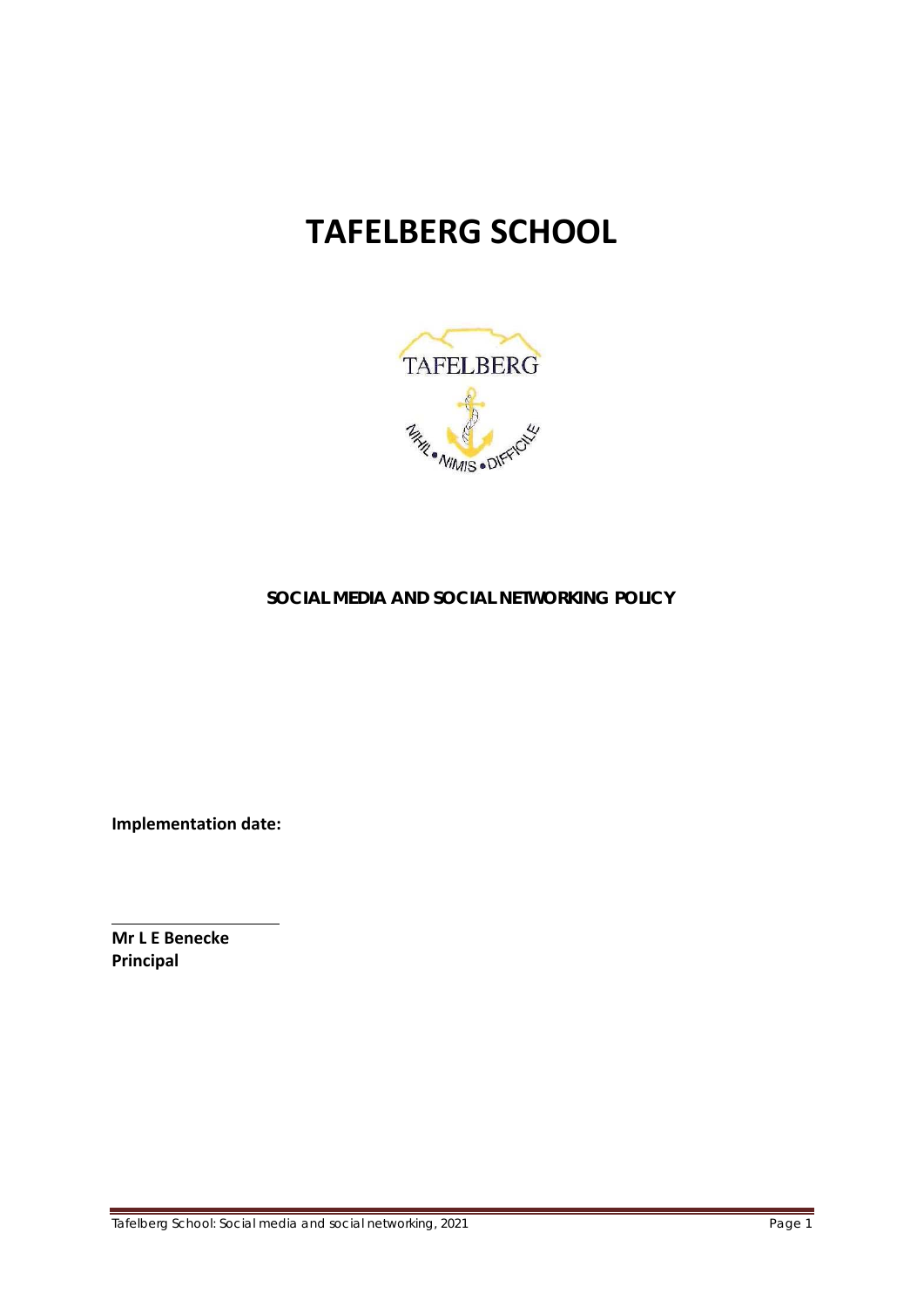#### **1. Definitions**

The following words and terms bear the same meaning assigned to them in the Guidelines for Social Media and Social Networking:

**"access"** means the right, opportunity or means of funding, or retrieving information;

**"child"** means a person under the age of 18 years;

**"cyberbullying"** means wilful and repeated harm inflicted through the use of computers, cell phones and other digital devices;

**"social media"** means a collection of interactive online platforms and tools that individuals, groups and organisations use to share content, profiles, opinions, insights, experiences, perspectives and media. It allows for the creation and exchange of user-generated content; and

 **"social networking site"** means a web-based service that allows individuals to:

- (a) build a public or semi-public profile;
- (b) share contacts or friends with other users; and
- (c) view their lists of contacts or friends and those made by others within the system; the nature and nomenclature of these contacts or friends may vary from site to site.

## **2. Legal framework**

This policy is, among others, underpinned by: Constitution of the Republic of South Africa, 1996 United Nations Convention on the Rights of the Child, 1989 South African Schools Act, 1996 (Act 84 of 1996) Employment of Educators Act, 1998 (Act 76 of 1998) Western Cape Provincial School Education Act, 1997 (Act 12 of 1997) Western Cape Government Social Media Policy, 2014 Electronic Communications Act, 2005 (Act 36 of 2005) Films and Publications Act, 1996 (Act 65 of 1996) Protection from Harassment Act, 2011 (Act 17 of 2011) Criminal Procedure Act, 1977 (Act 51 of 1977) Criminal Law (Sexual Offences and Related Matters) Amendment Act, 2007 (Act 32 of 2007) Copyright Act, 1978 (Act 98 of 1978) Children's Act, 2005 (Act 38 of 2005) Regulation of Interception of Communications and Provision of Communication-Related Information Act, 2002 (Act 70 of 2002) Guidelines on e-Safety in Schools, Department of Basic Education, 2010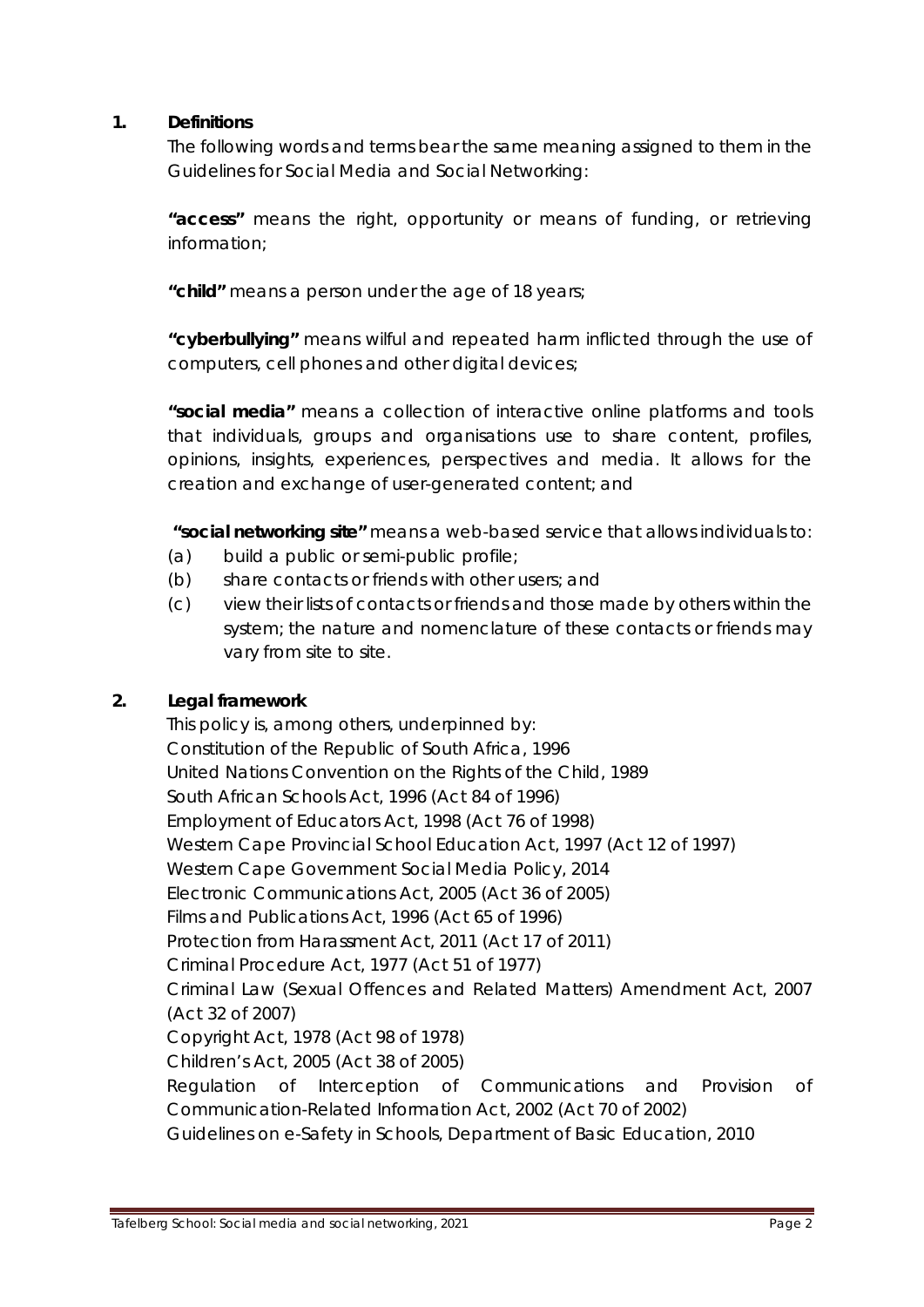## **3. Purpose**

This policy seeks to:

- (a) Regulate the use of social media and social networking at **Tafelberg School**
- (b) Offer learners the opportunities that multimedia learning can provide in a responsible and respectful manner in order to enrich the teaching and learning environment in our school.
- (c) Outline the responsibilities and behaviour expected of employees, learners and their parents, as users of social media and social networking, in particular, that:
	- (i) all members of **Tafelberg School** community and representatives of the school should take responsibility for the content written, recorded, displayed, posted or communicated online;
	- (ii) they should exercise good judgment and common sense at all times when contemplating any of the listed activities in subparagraph (i);
	- (iii) participation on social media and social networking sites may result in the violation of school rules and the learners' Code of Conduct, or be in contravention of existing laws; and
	- (iv) the use or participation in these sites should not negatively affect the name or impact on the reputation of the school.

## 4. **Scope**

This policy applies to all employees, learners and their parents at **Tafelberg School.**

## **5. Social media and social networking**

Social media and social networking are used to:

- (a) participate in online communication in order to share an interest and gain or share knowledge;
- (b) share and collaborate on work or discussions and learn from one another;
- (c) socialise by keeping in touch with existing friends;
- (d) allow users to link up with each other quickly and effectively, especially in a professional/school environment;
- (e) assist in lifelong learning and create communities of practice.

## **6. Aspects for consideration in our school environment**

Employees, learners and their parents at **Tafelberg School** must give due consideration to the following when using social media and social networking sites:

(a) As with all online communication tools, the social media environment has to be managed so that it does not become all consuming.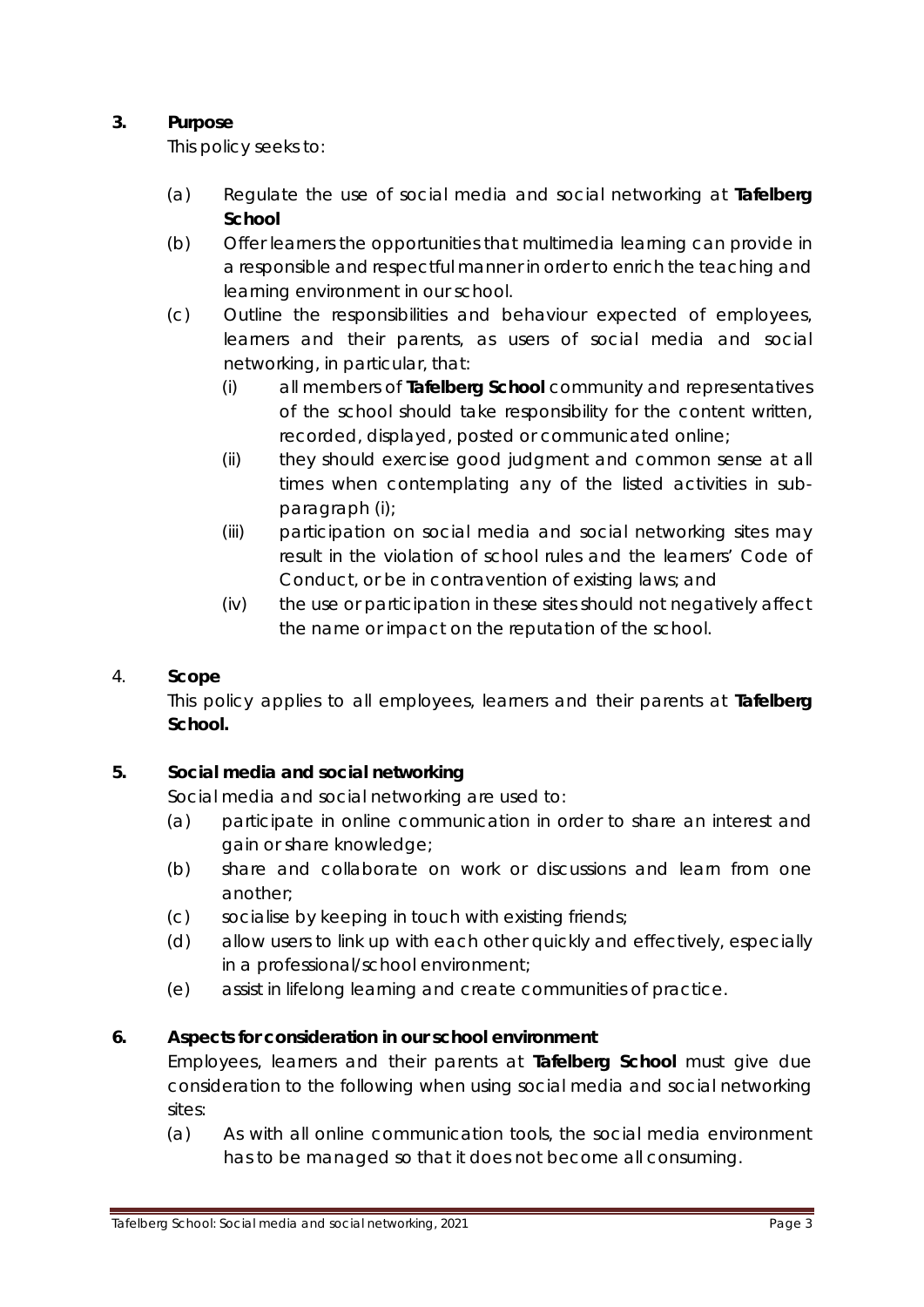- (b) Cognisance must be taken of copyright law when sharing these media and that modifying any work, comment or posting without permission of the author can affect the reputation of the author and other parties. Permission should be obtained at all times.
- (c) Privacy and circumspection apply as any communication forwarded to others and/or placed in the public domain must give credit to the source.
- (d) Social media networks are often visible to people from the user's professional as well as personal life. This blurring of social and professional lines can result in embarrassing or otherwise inappropriate revelations, for instance when educators and learners, invite or connect on social media, they must be aware that aspects of their profile are visible to other learners and employees.
- (e) Users should familiarise themselves with privacy settings and avoid sharing information they may not wish to be in the public domain.
- (f) Users should avoid or take care not to share compromising images or inappropriate messages that may damage their or others reputation later on in life.

## **7. Responsibilities with regard to social media and social networking**

## 7.1 The school

The school must draw up and formally put in place a policy on the use of social media in order to:

- (a) sensitise learners and employees to the appropriate etiquette for each online environment; educate learners on critical thinking skills and digital literacy to enable them to navigate safely through the online world;
- (b) guide learners to understand the need to select the most suitable communication tools for their educational and social experiences;
- (c) ensure that learners are aware of the potential negative effects of Internet use;
- (d) teach learners in an age-appropriate manner about the risks and dangers involved in the use of social media, particularly when some of the risks and dangers occur both in the home and school context (i.e. cyberbullying);
- (e) encourage learners to act responsibly and be aware of the consequences associated with the use of social media;
- (f) specify when and for what purpose the use of social media platforms are acceptable;
- (g) ensure that online activities planned by educators only include ageappropriate sites;
- (h) guide learners to take responsibility and report inappropriate behaviour, or acts that may negatively affect the school and their fellow learners;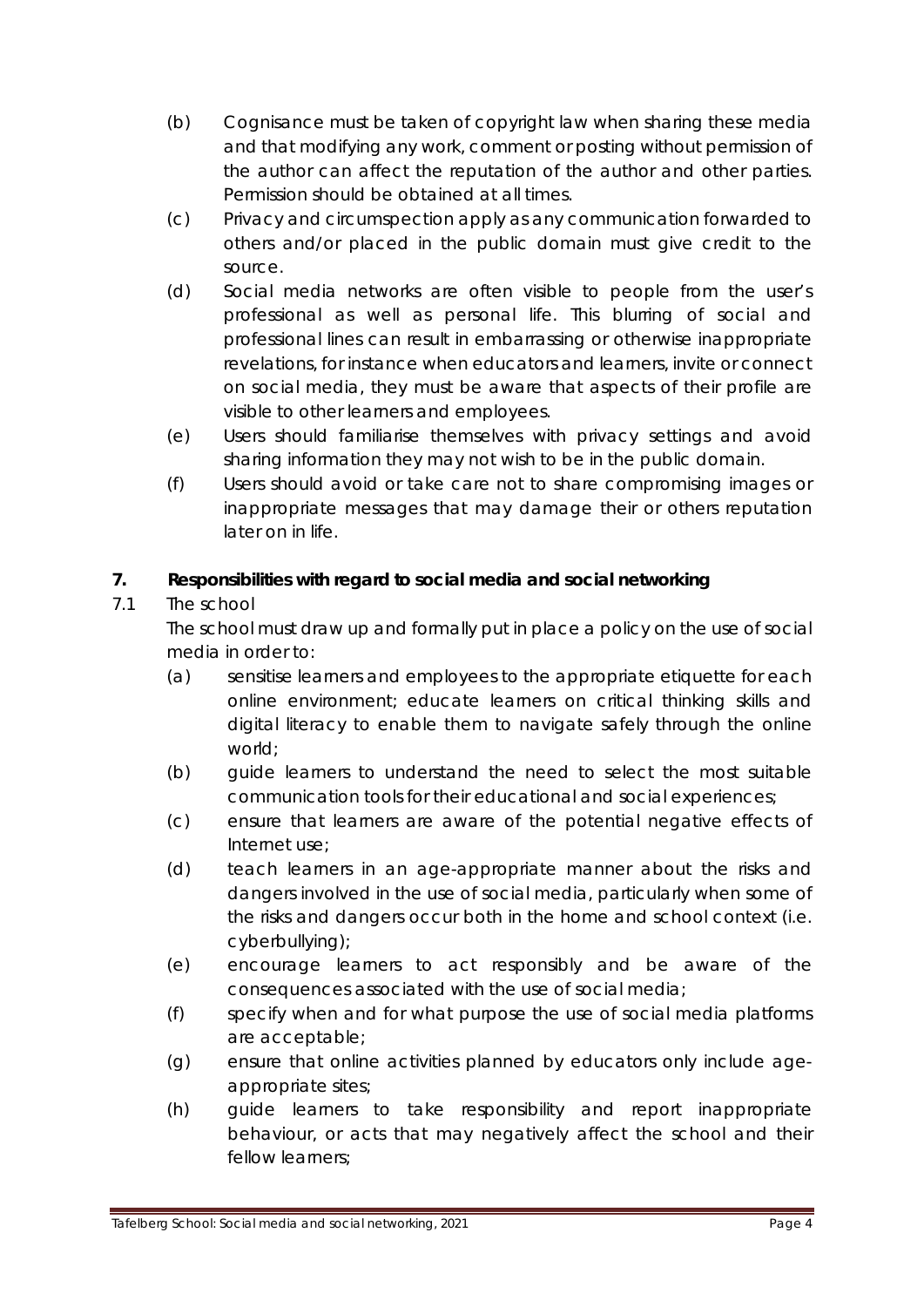- (i) advise learners and employees of behaviour that may be inconsistent with the Code of Conduct for learners and sanctions that may be imposed if found guilty of misconduct or serious misconduct in terms of the code and of transgressions of applicable legislation in the case of employees;
- (j) outline a procedure for incidents which may have a potential for criminal accountability;
- (k) inform learners and employees about the policy and ensure that all have access to the policy; and
- 7.2 The Safe School Committee
	- (a) A team within the Safe School Committee of **Tafelberg School** must manage e-Safety.
	- (b) The team may comprise:
		- (i) a member of the school management team;
		- (ii) the network administrator;
		- (iii) an IT educator;
		- (iv) an educator librarian/counsellor/life skills educator;
		- (v) a representative from the governing body;
		- (vi) a member of the representative council of learners;
		- (vii) other appropriate specialists, where practicable.
	- (c) The main responsibility of the team will be to develop, implement and enforce an acceptable social media policy, underpinned by the Code of Conduct for learners and employees at **Tafelberg School**, and to ensure that:
		- (i) all role players at **Tafelberg School** are made aware of the content, the policy and consequences likely to flow from noncompliance;
		- (ii) parents are encouraged to take necessary steps to ensure that learners comply with the policy within and outside school premises; and
		- (iii) all stakeholders are informed of the types of incidents which may potentially attract sanctions and possible criminal accountability.
- 7.3 Responsibility of a learner
	- (a) keep in mind the global scope of social media and qualify or limit their posts appropriately;
	- (b) be cordial, honest, fair, thorough and transparent when using social media;
	- (c) remember that although the use of social media may be easy, informal, fast and inexpensive, these electronic messages are permanent, transferable records that can affect the reputation of the school;
	- (d) obtain permission for the use of third-party or employee intellectual property rights, including copyright, patents, trademarks and videos;
	- (e) know that it is against the law to: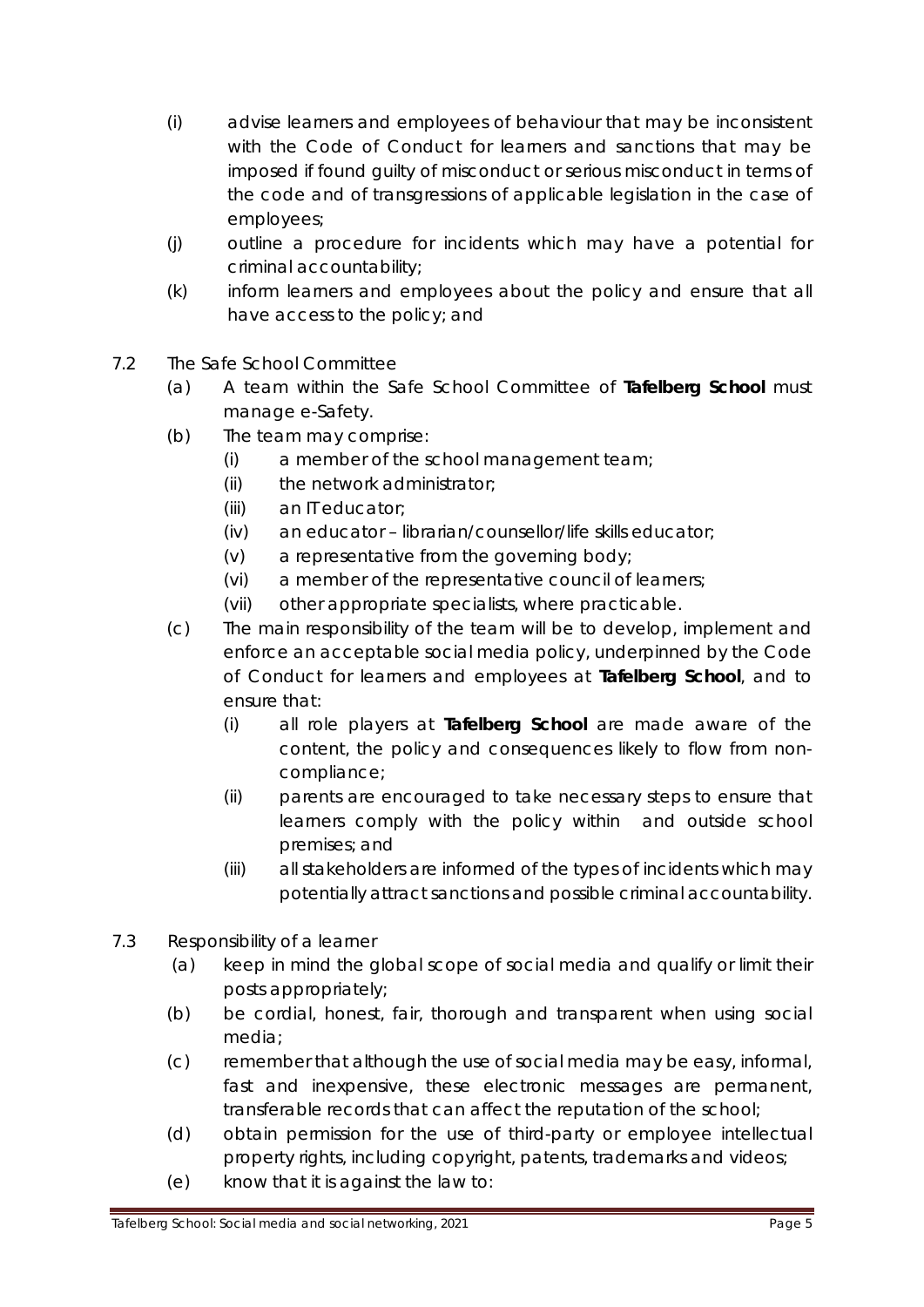- (i) become involved in identity theft;
- (ii) participate in hate or cult websites;
- (iii) buy or sell stolen goods on websites;
- (iv) divulge personal information or disclose confidential financial information regarding bank and credit cards by using unsecured bogus sites; and
- (v) publish compromising information which may harm another individual's reputation or dignity, harass or do something that they know could cause harm to another person, whether mental, psychological, or physical harm.
- 7.4 Responsibility of the employee
	- (a) The employee must never have online communication on a one-on-one basis with a learner, but always in a group context, for education purposes and for information sharing.
	- (b) The employee must never invite or follow learners on social media, except on those sites which have been designed specifically for professional purposes in a group setting.

## 7.5 Responsibility of the educator

The educator must:

- (a) guide learners to understand that what is permissible in a classroom, is acceptable online; and anything that is impermissible in a classroom, is also unacceptable online;
- (b) be aware that online activities may impact on their personal reputation, image and ability to interact with colleagues and learners;
- (c) be professional and courteous when interacting with others online;
- (d) respect the need for discretion and confidentiality with regard to personal information, and other sensitive information that may not be appropriate for public discussion;
- (e) endeavour, within the bounds of reason, to remain neutral, objective and professional on issues presented and discussed by educational platforms or sites intended for educational purposes; and
- (f) judiciously remove any material deemed offensive, inappropriate, offtopic, discourteous or otherwise annoying to other users.

## **8. Non-compliance**

Non-compliance by learners and employees must be dealt with through the school's Code of Conduct for learners, the Employment of Educators Act, 1998 (Act 76 of 1998) and the Public Service Act, 1994 (Proclamation 103 of 1994).